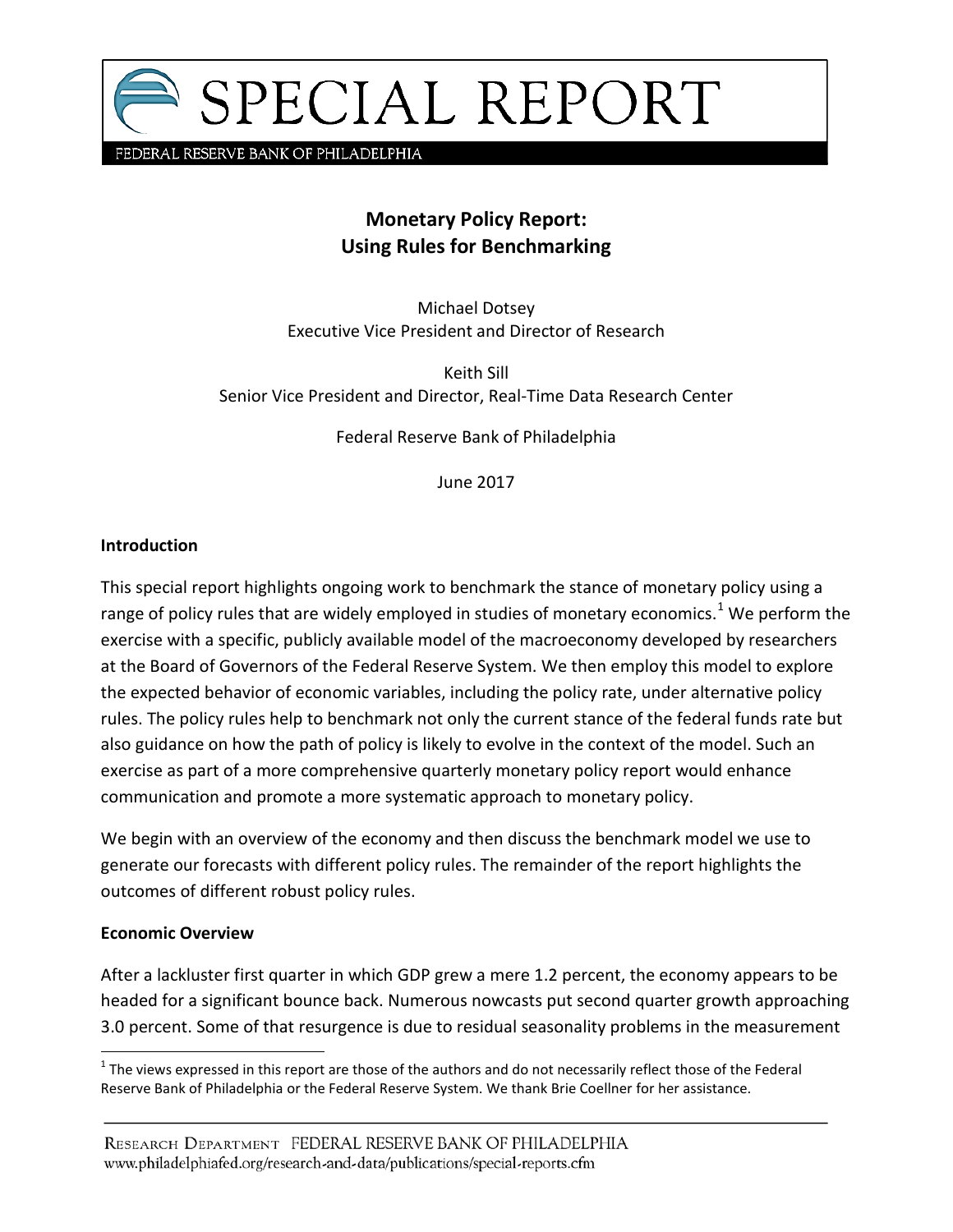of GDP that generally have been making first quarter growth appear weaker and second quarter growth appear stronger than may actually be the case. However, many other economic indicators also appear somewhat stronger, although some of the most recent data indicate a slowing in momentum.

Much of the projected growth in output is based on solid increases in consumption, although we also continue to see signs of a rebound in manufacturing activity and indications that business fixed investment is picking up as well. This growth will be supported by continued strength in the labor market. Economic conditions in the rest of the world appear to be improving, and there is substantial optimism among domestic consumers and firms alike. Inflation remains below the Federal Open Market Committee's target, and the risks to the economy appear largely balanced. These factors are giving FOMC members more confidence in the ongoing stability of the expansion, and they raised the federal funds rate by 25 basis points at their June meeting, the second such increase this year. The rate is intended to trade in the 100 to 125 basis points range, and the move was well anticipated. Market reaction has been positive, with U.S. stock prices at alltime highs.

Providing some foundation for expenditure growth is the continued growth in jobs, although momentum in employment growth has waned somewhat. May's employment rose by a disappointing 138,000 jobs, and March and April's gains were revised downward by 66,000 jobs. Over the past three months, employment growth has averaged only 121,000 net new jobs. Because of falling labor force participation, the unemployment rate declined to 4.3 percent, the lowest rate in 16 years. Average hourly earnings continue to grow modestly, increasing 2.5 percent over the past 12 months. Solid wage growth is also reflected in the Atlanta Fed's Wage Growth Tracker, which has risen 3.4 percent over the same period.

Additionally, the labor market continues to show dynamism. The job openings rate remains at its historical high, as hiring and quits rates are at healthy levels. The layoffs rate remains historically low. Contacts in our region continue to express difficulty in finding workers, especially skilled workers. The healthy labor market is supporting strong income growth, with personal income growing 3.6 percent over the past 12 months to April and a healthy 0.4 percent in the first month of this quarter.

The most recent data on personal consumption expenditures show a gain in real expenditures of 0.2 percent in April, with March's data revised upward to 0.5 percent. The modest pullback in consumption was largely accounted for by weaker growth in services, most notably in electricity usage. The personal consumption data are broadly consistent with what we are seeing in retail sales, although the most recent data in May were disappointing. Core sales in May were flat, but April's sales were revised upward to 0.4 percent, and growth in March was a healthy 0.7 percent.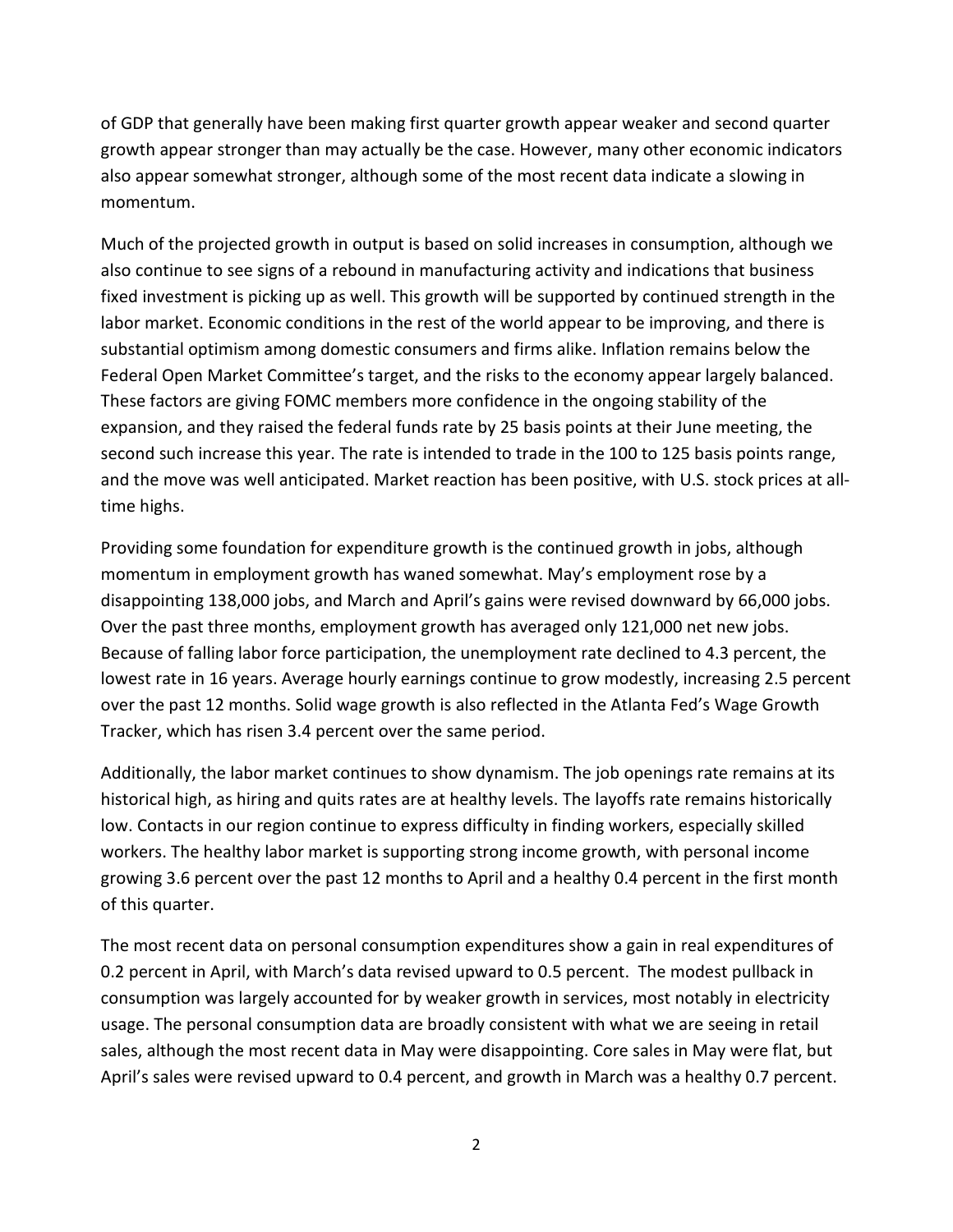Spending on autos remains at healthy levels, and overall the data point to a rebound in consumer activity.

The housing sector continues to grow, although a bit more sluggishly than anticipated. Housing starts declined in May for both single-family and multifamily construction. Single-family permits declined for the third straight month in May, indicating less momentum in this sector than previously thought. Thus, second quarter residential investment will be modest at best. The data on new home sales are also consistent with a moderation in residential investment. New singlefamily home sales declined 11.4 percent in April from their cyclical high in March. Overall, the housing sector appears to have lost some of its earlier momentum despite solid income growth and improvements in household balance sheets.

The optimistic survey data we have witnessed in the manufacturing sector appears to be percolating into the latest hard data if one averages through that data. As with retail sales, the May industrial production data were unexpectedly weak, though they followed on the heels of a very strong April. Thus, industrial production remains on solid footing. Focusing on manufacturing IP, it actually declined 0.4 percent in May after growing 1.1 percent in April. So, while it is volatile, its trend also remains on an upward trajectory. After struggling for much of 2015 and 2016, mining has also rebounded quite strongly. With respect to survey data, the headline ISM manufacturing survey reading remained roughly constant in May at 54.9. Although a bit weaker than earlier in the year, the index remains firmly in expansion territory, as do most of its subindexes. Many regional indexes are also reflecting solid manufacturing activity. The most recent Philadelphia Fed manufacturing index remained positive at 27.6 in June after attaining a robust 38.8 in May.

Inflation weakened a bit in April, with the 12-month gain in the core personal consumption expenditures (PCE) price index falling to 1.5 percent, its lowest value since December 2015. The latest consumer price index (CPI) numbers indicate that May's core PCE is likely to have fallen further, as the 12-month change in the core CPI declined two-tenths of a percent to 1.7 percent, the lowest reading since May 2015. The softening in inflation no longer appears to be transitory despite the economy operating at full employment. The behavior of inflation may merit scrutiny by policymakers over the rest of the year.

Turning to monetary policymakers' views, the economic forecasts in June's Summary of Economic Projections (SEP) were little changed from March and indicate that the majority of FOMC members expect the economy to grow a bit above its projected longer-run trend of 1.8 percent. Members also expect inflation to return to target in 2018. Notably, there remains a consensus for three rate hikes in 2018, and the federal funds rate is expected to reach 2.9 percent by the end of 2019. That would leave the funds rate very close to the median projection for the long-run neutral funds rate, which is similar to what members had thought in March. Of note, the FOMC signaled that balance sheet normalization will most likely begin by the end of this year.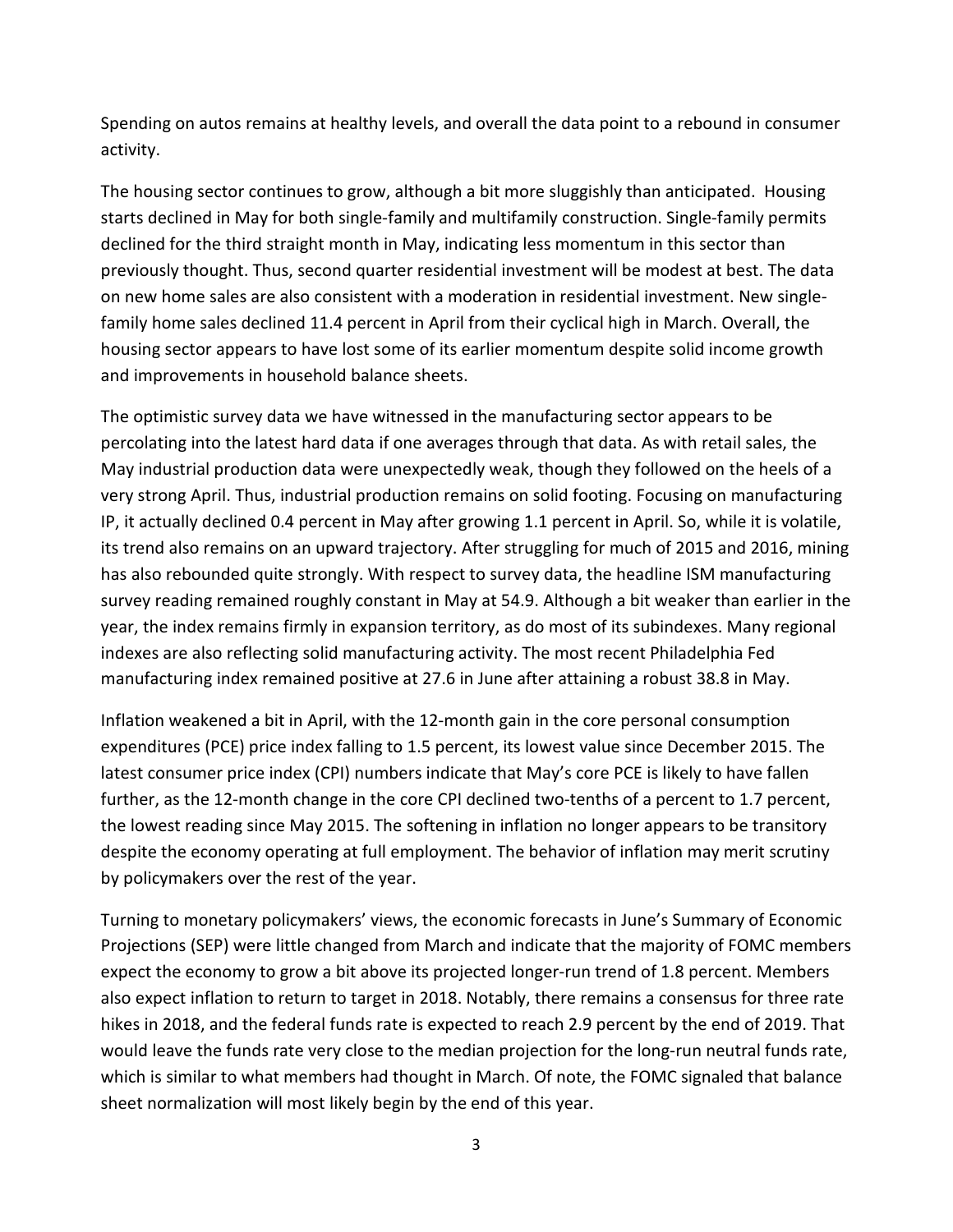#### **The Benchmark Model**

To create our forecasts and to carry out our monetary policy benchmarking exercises, we use a structural forecasting model called estimated dynamic optimization (EDO) developed by researchers at the Board of Governors. This medium-scale model shares many features of standard New Keynesian dynamic stochastic general equilibrium (DSGE) models that are at the forefront of macroeconomic modeling and forecasting. The EDO model features households and firms that are forward looking and that make decisions facing resource constraints. The model includes multiple sectors, a rich menu of shocks, and adjustment costs that make wages and prices less than fully flexible in responding to changes in economic conditions. Detailed documentation on the model structure and computer programs that implement model simulations can be found at the Board of Governors' website at [www.federalreserve.gov/econresdata/edo/edo-models](http://www.federalreserve.gov/econresdata/edo/edo-models-about.htm)[about.htm.](http://www.federalreserve.gov/econresdata/edo/edo-models-about.htm) We generate forecasts from a version of this model using several different monetary policy rules to provide a sense of how the economy might perform under a reasonable set of policy paths, given current and expected economic conditions.

The key parameters that we change under the various policy alternatives are those that govern the response of the short-term interest rate to changes in economic conditions. The monetary policy response function is of the form

$$
R_{t} = \rho R_{t-1} + (1 - \rho)[\Psi_{\pi}(\pi_{t|t-4} - \pi^{*}) + \Psi_{y}ygap_{t}] + \varepsilon_{t}^{R},
$$

where  $R_t$  is the deviation of the effective federal funds rate from its long-run equilibrium value,  $\pi_{t|t-4}$  is the four-quarter change in core PCE inflation, and  $ygap_t$  is a measure of the output gap.<sup>[2](#page-3-0)</sup> We run forecast simulations under four different versions of the basic rule shown here:

| Rule                   |      | W<br>$\boldsymbol{\pi}$ | W    |
|------------------------|------|-------------------------|------|
| Baseline               | 0.83 | 1.46                    | 0.26 |
| Taylor (1993)          | 0.0  | 1.50                    | 0.50 |
| Taylor (1999)          | 0.0  | 1.50                    |      |
| Inertial Taylor (1999) | 0.85 | 1.50                    |      |

**Table 1**

<span id="page-3-0"></span> $2$  The model calibration implies that the long-run equilibrium value of the federal funds rate is 4.1 percent. The output gap is calculated using the Beveridge-Nelson decomposition, which decomposes a data series into stochastic trend and stationary cycle components. The gap is then measured by the cycle component. It is important to note that the output gap is computed as part of the model solution and is not an exogenous input into the simulations.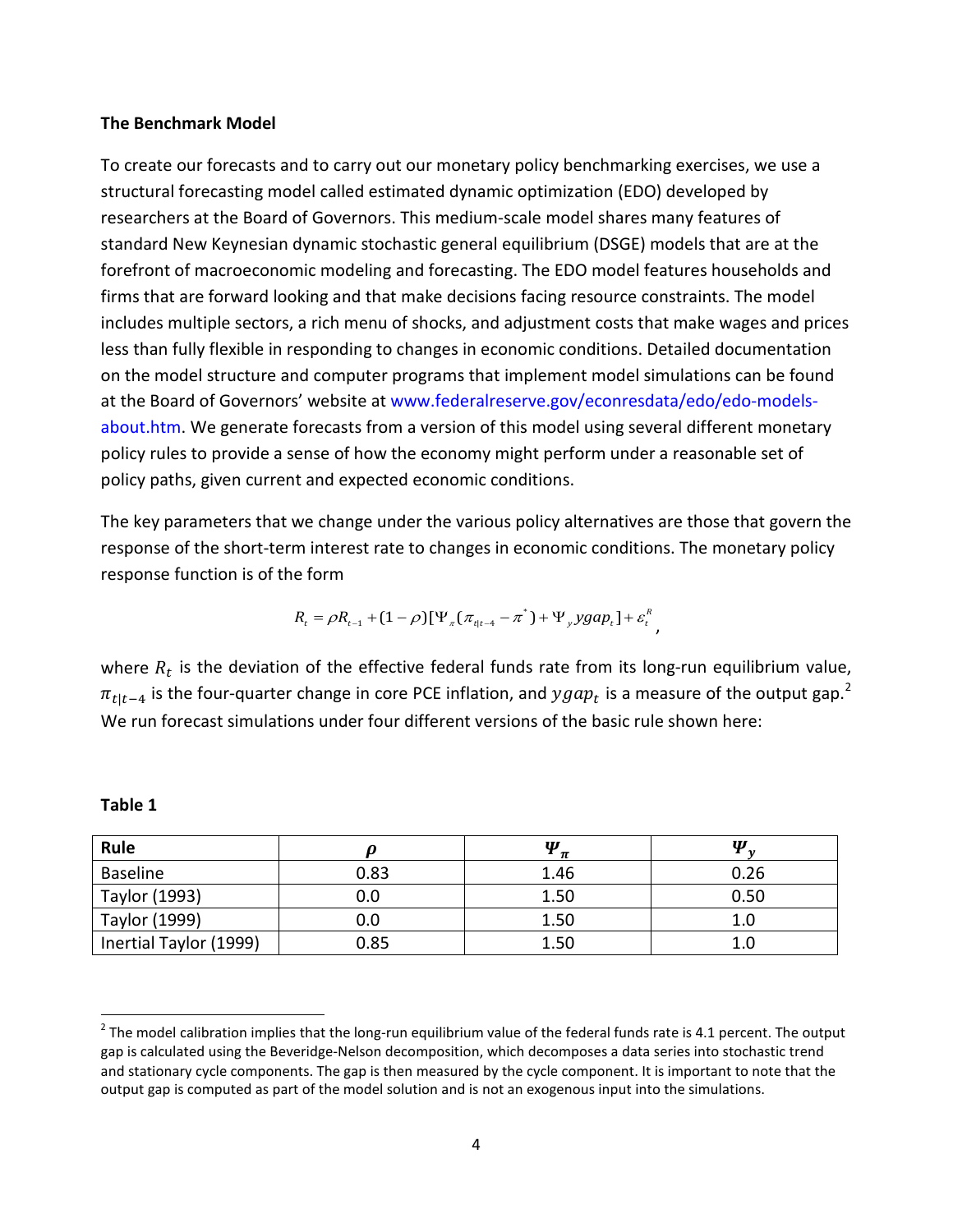The baseline rule uses parameter values that are estimated from the data using the full EDO model. That is, the baseline rule depicts the historical behavior of monetary policymakers. The Taylor rule alternatives are parameterizations of the policy rule taken from the economics literature and are widely used in simulations of macroeconomic models.

### **Model Forecasts Under the Baseline**

We first generate forecasts assuming that monetary policy follows the baseline policy rule. The forecast is generated using observed data through the first quarter of 2017. The forecast begins in the second quarter of 2017 and extends through the fourth quarter of 2019. The forecasts under the baseline and the alternative policy rules are shown in Figures 1 through 4. The baseline forecast is represented by the dark solid line. The colored bands around the baseline forecast represent 10 percent confidence intervals of the predictive distribution around the median of the baseline forecast.<sup>[3](#page-4-0)</sup>

The key features of the baseline forecast are as follows:

- Real output is forecast to grow at about 2.8 percent (Q4/Q4) in 2017, 2.7 percent in 2018, and 2.6 percent in 2019.
- Core PCE inflation reaches 1.8 percent (Q4/Q4) in 2017, rising to 2 percent in 2018 and to 2.2 percent in 2019.
- The unemployment rate falls to 4.2 percent in the first quarter of 2018 and then edges up to [4](#page-4-1).3 percent by the end of 2019. $^4$
- The federal funds rate rises to 1.5 percent at the end of 2017, 2.6 percent at the end of 2018, and 3.2 percent at the end of 2019.
- Compared with the March forecast, real GDP growth is slightly stronger, inflation is slightly weaker, the unemployment rate is slightly lower, and the federal funds rate path is about unchanged over the forecast horizon (Figures 5 a, b).

The baseline forecast calls for output growth to accelerate from 1.2 percent in the first quarter of 2017 to 3.7 percent in the second quarter and then edge down to a 3 percent pace at the end of 2017. The model forecast for the second quarter of 2017 is stronger than suggested by the incoming data. The Federal Reserve Bank of Atlanta's GDPNow forecast for the second quarter of 2017 currently stands at 2.9 percent, while the Federal Reserve Bank of New York's Staff Nowcast

<span id="page-4-0"></span> $3$  The forecast simulations are generated using Bayesian methods. The fan charts show 10 percent quantiles around the median of the posterior predictive distribution.

<span id="page-4-1"></span> $4$  The baseline unemployment rate forecast is add-factored to more accurately reflect our views on the likely evolution of labor market conditions. The modifications to the baseline forecast are kept in place when the model is simulated under the alternative policy rules.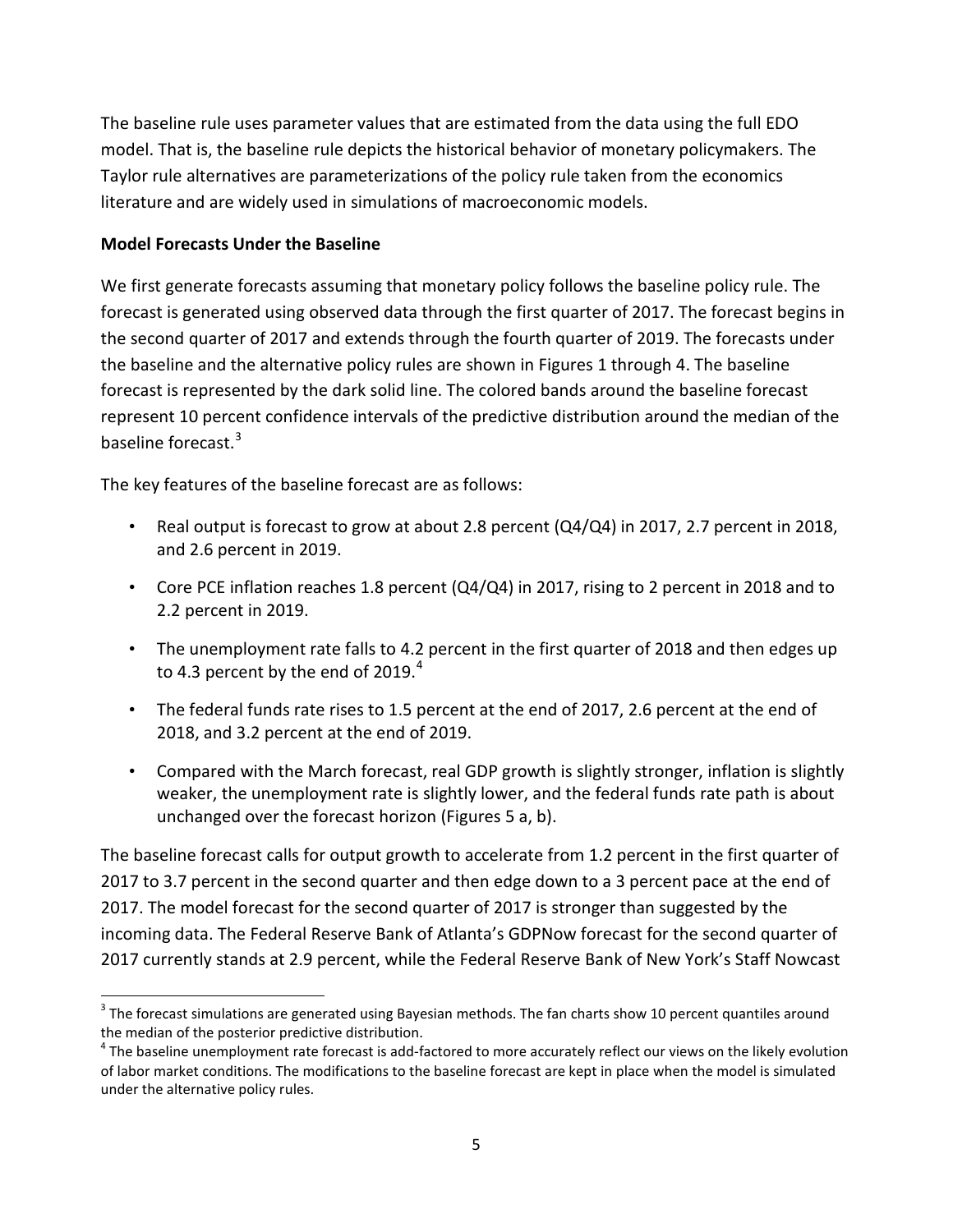is at 1.9 percent. The DSGE model output forecast is made using quarterly data from the first quarter of 2017 and earlier. The incoming data since March 2017 have generally been pointing to slower growth in the second quarter.

The baseline model shows output growth steadily declining from about 2.8 percent in the first quarter of 2018 to about 2.6 percent in 2019. The unemployment rate falls to 4.2 percent by the first quarter of 2018 and then edges up to 4.3 percent in mid-2019.<sup>[5](#page-5-0)</sup> Moderately strong growth and anchored long-run inflation expectations lead to an acceleration of core PCE inflation from 1.7 percent in the second quarter of 2017 to 2 percent by the second quarter of 2018. Core inflation then overshoots the FOMC target of 2 percent, reaching 2.3 percent at the end of 2019. Under the baseline policy parameterization, the output growth and inflation outcomes correspond to a gradually rising federal funds rate over the next three years. The model predicts that the federal funds rate rises to 1.5 percent at the end of 2017 and then increases on a modest path to 2.6 percent at the end of 2018 and 3.2 percent at the end of 2019.

The baseline forecast is stronger than the median projections from the second quarter 2017 SPF. In that survey, the respondents expected real output growth of 2.1 percent in 2017, 2.5 percent in 2018, and 2.1 percent in 2019. (Note that the SPF reports GDP growth as annual average over annual average.) The SPF's core PCE inflation forecast is 1.9 percent (Q4/Q4) for 2017 and 2 percent for 2018 and 2019. The forecasters' path for the unemployment rate is a bit higher than in the baseline model: The median SPF forecast for the unemployment rate averages 4.5 percent in 2017, 4.3 percent in 2018, and 4.4 percent in 2019.

The June 2017 SEP by FOMC participants shows the median projection for output growth at 2.2 percent in 2017, 2.1 percent in 2018, and 1.9 percent in 2019. The median forecast of the unemployment rate in the fourth quarter of 2017 is 4.3 percent, edging down to 4.2 percent in 2018 and 2019. Core PCE inflation is projected at 1.7 percent in 2017, rising to 2 percent in 2018 and 2019. Headline inflation is now projected to run at about the same pace as core inflation over the forecast horizon. The forecast model's baseline forecast for the federal funds rate (Figure 4) is now at the top of the central tendency of the June 2017 SEP over the forecast horizon and remains well above market expectations, which are below 2 percent for the fourth quarter of 2018. The model generally suggests a more rapid pace of policy normalization compared with market expectations to keep the output gap, inflation gap, and interest rate aligned as per the baseline rule parameterization.

<span id="page-5-0"></span><sup>&</sup>lt;sup>5</sup> The model estimates long-run real per capita output growth of about 2 percent. We then assume that population growth averages 1 percent per year over the forecast horizon.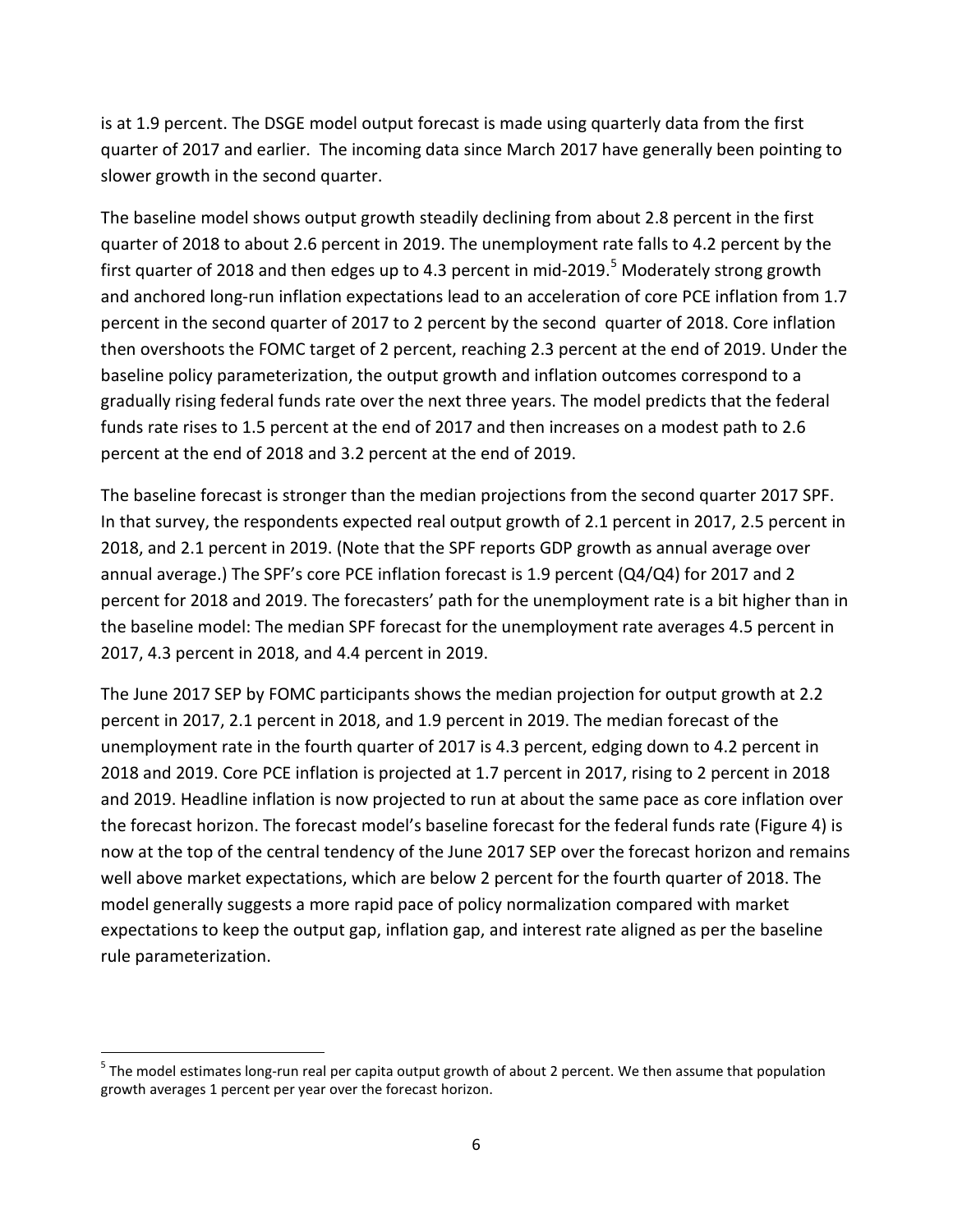### **Behavior Under Alternative Taylor Rules**

To gauge the robustness of the model's benchmark prescription for monetary policy, we also generate forecasts assuming that the policymaker adopts one of the alternative Taylor rules shown in Table 1. $^6$  $^6$ 

The key features of the forecasts under the alternative policy rules are as follows:

- The policy rules suggest that the federal funds rate should rise at a fairly rapid pace over the next three years — more rapidly than suggested by financial markets.
- The more accommodative monetary policies are associated with more rapid output growth and higher inflation.
- The major difference between the forecasts is in output growth and not in inflation. The model estimates somewhat persistent inflation measures that respond sluggishly to shocks.
- By mid-2018, the forecasts for output, inflation, and the federal funds rate have largely converged across the policy alternatives. The entire future path of the interest rate rather than the current rate  $-$  is key for the dynamics of the economy.
- The federal funds rate under the policy rules reaches about 2.7 percent by the end of 2018, which is well above current market expectations of what the federal funds rate will be at that time.

The alternative policy rules suggest different near-term levels of the appropriate federal funds rate.<sup>[7](#page-6-1)</sup> The baseline puts the funds rate at 1.2 percent in the third quarter of 2017, compared with 1.6 percent for the Taylor (1993) rule. The Taylor (1999) rule suggests a federal funds rate of 1.1 percent in the third quarter — near its current level. The inertial Taylor rule suggests a funds rate of 0.9 percent in the third quarter of 2017, a bit below the actual current target. At 1.1 percent, the current target lies within the range of the model rules, but all of the rules suggest gradual and ongoing tightening of policy over the next three years. For the fourth quarter of 2017, the funds rate stands at 1.9 percent for the Taylor (1993) rule, 1.7 percent for the Taylor (1999) rule, and 1.3 percent for the inertial Taylor rule. Thus, the rules see up to three additional tightenings this year. With ongoing normalization, all the rules suggest that the federal funds rate should be 2 percent

<span id="page-6-0"></span> $6$  When generating the forecasts under the alternative policy rules, we assume that the state of the economy up to and including the third quarter of 2014 is the same as that implied by the baseline rule calibration of the model. Given the state variable history, we then switch rules and forecast under the alternatives beginning in the fourth quarter of 2014. In this framework, the switch in policy rules is not anticipated by the model agents, and they expect the new rule to be in place for all future periods.

<span id="page-6-1"></span> $<sup>7</sup>$  We have not constrained the model to have a nonnegative interest rate in the estimation or simulation.</sup>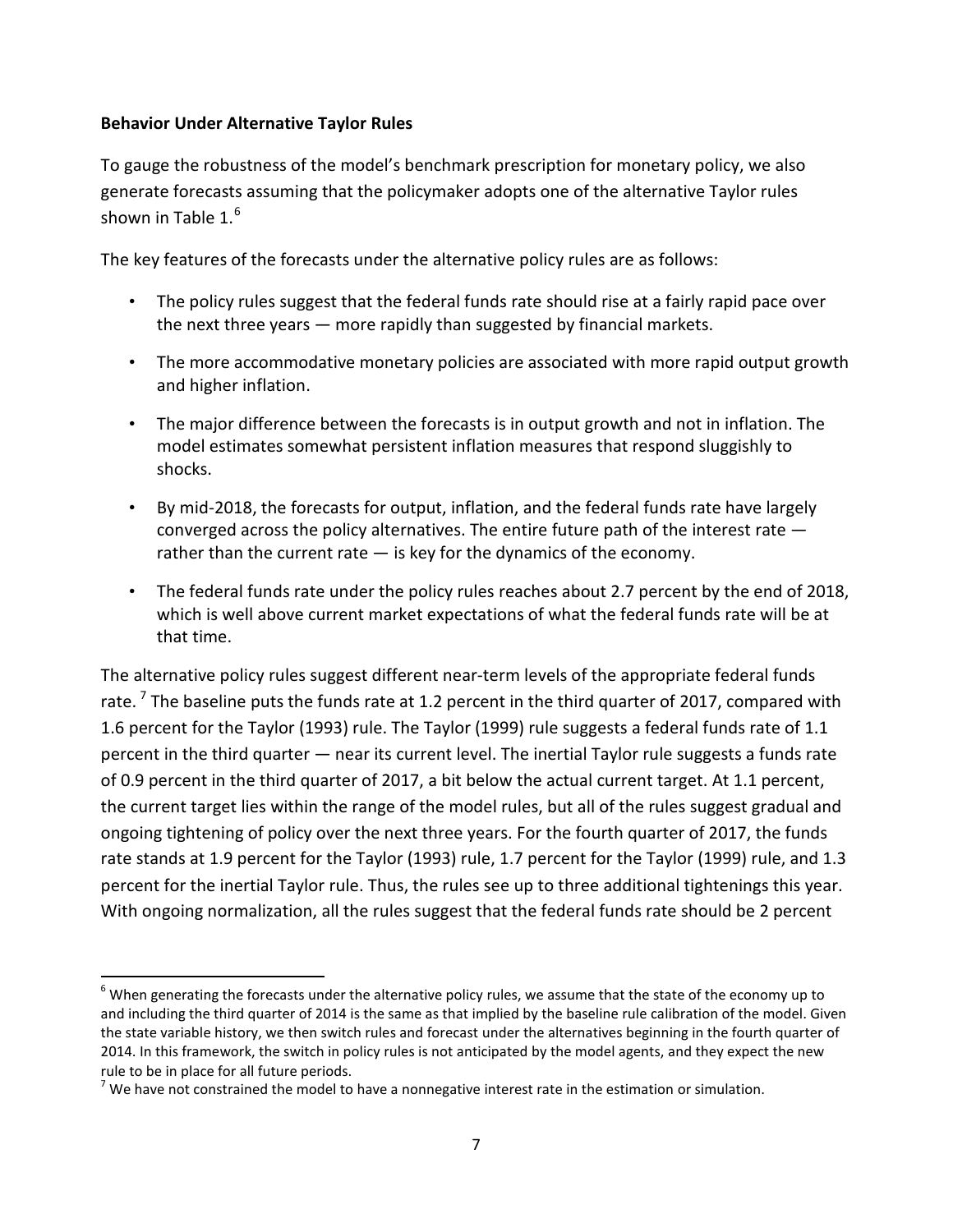or higher by mid-2018. So, even though the inertial Taylor rule calls for a somewhat lower funds rate this quarter, the accommodation is fairly short lived.

The path of output growth is weakest over the near term under the Taylor (1993) rule, which calls for the highest near-term interest rate, with output growth at 2.8 percent over the next few quarters. The inertial Taylor (1999) rule, which over the forecast horizon is the most accommodative policy, has real output growth at 4.8 percent in the second quarter of 2017 and 3.9 percent in the third quarter. Note, though, that the output growth forecasts largely converge by the first quarter of 2018. The alternative policy rules have little impact on the future path of inflation. Inflation adjusts gradually to shocks in the model and depends on the expected future path of the economy, which is similar across the policy rules in the medium and longer runs. Core inflation runs at about 1.8 percent (Q4/Q4) in 2017 and shows little dispersion over the forecast horizon across the alternative policies. Core inflation is slightly lower over the forecast horizon compared with the March projection. The inflation paths are all close to the baseline path and show relatively small differences across paths over the next three years.

### **Summary**

The baseline DSGE model uses historical correlations in the data to generate its forecasts and does not incorporate judgmental adjustment. The DSGE model also does not take account of data after the first quarter of 2017. Given those constraints, the model predicts a strong near-term performance for output growth. However, as seen from the fan charts in Figure 1, a large degree of uncertainty is associated with the forecast. Data since March 2017 now seem consistent with a somewhat more moderate near-term pace of growth than the model projects.

The policy alternatives suggest that the actual current level of the funds rate is generally near the the rules-based recommendations, although the underlying model has output growing somewhat faster than currently expected. The inertial Taylor rule suggests the funds rate should be about 30 basis points lower than its current setting, while the Taylor (1993) rule suggests the funds rate should be about 50 basis points higher. The alternative policy rules agree that the federal funds rate should rise steadily over the next three years to about 3.3 percent at the end of 2019. This represents a more aggressive policy normalization compared with financial market expectations.

Economic conditions are consistent with a gradual tightening of policy, according to the various rules we analyze. Accompanying this gradual tightening, the economy remains slightly below full employment and inflation remains close to its long-run target.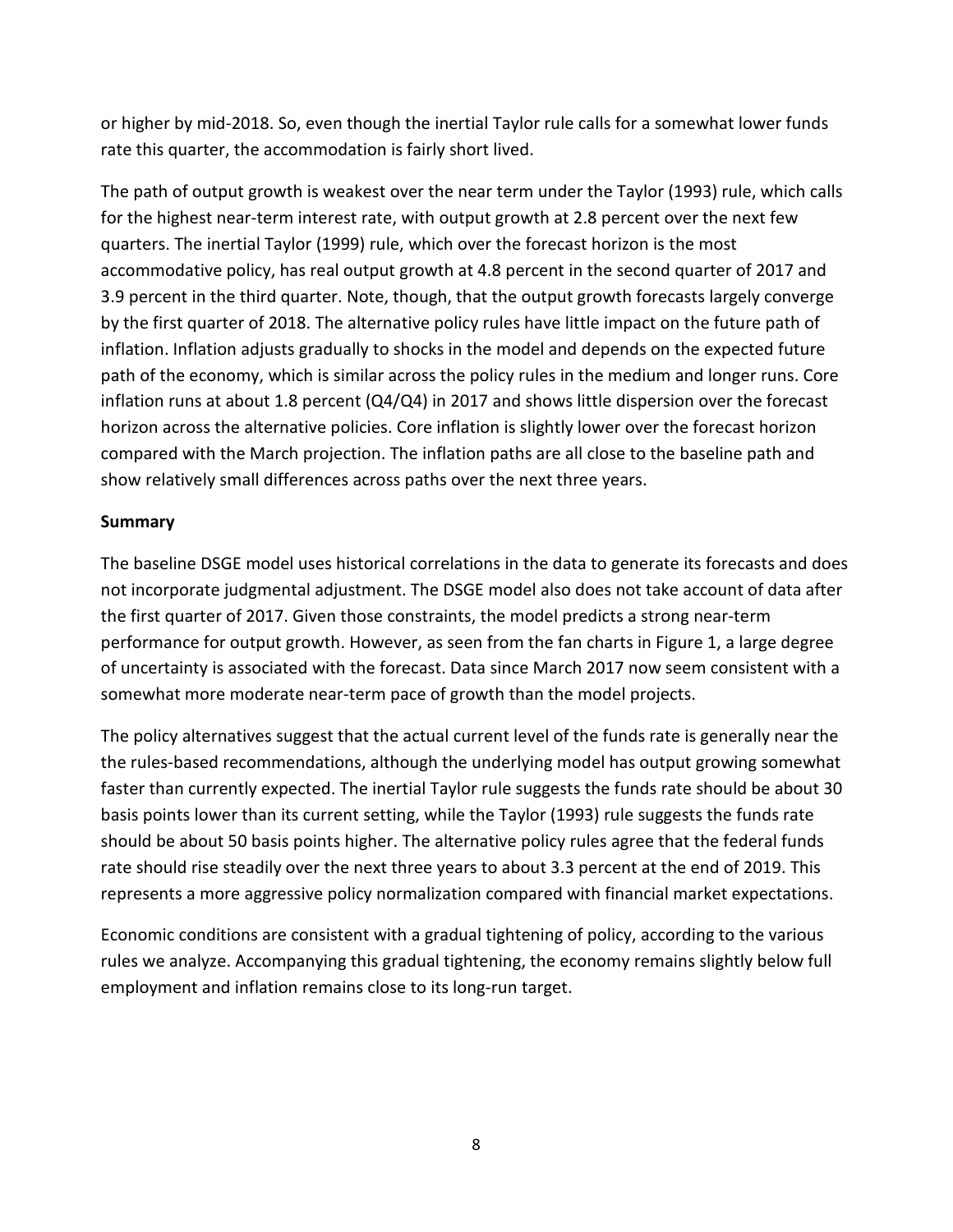

# **Figure 2: PCE Core Inflation**

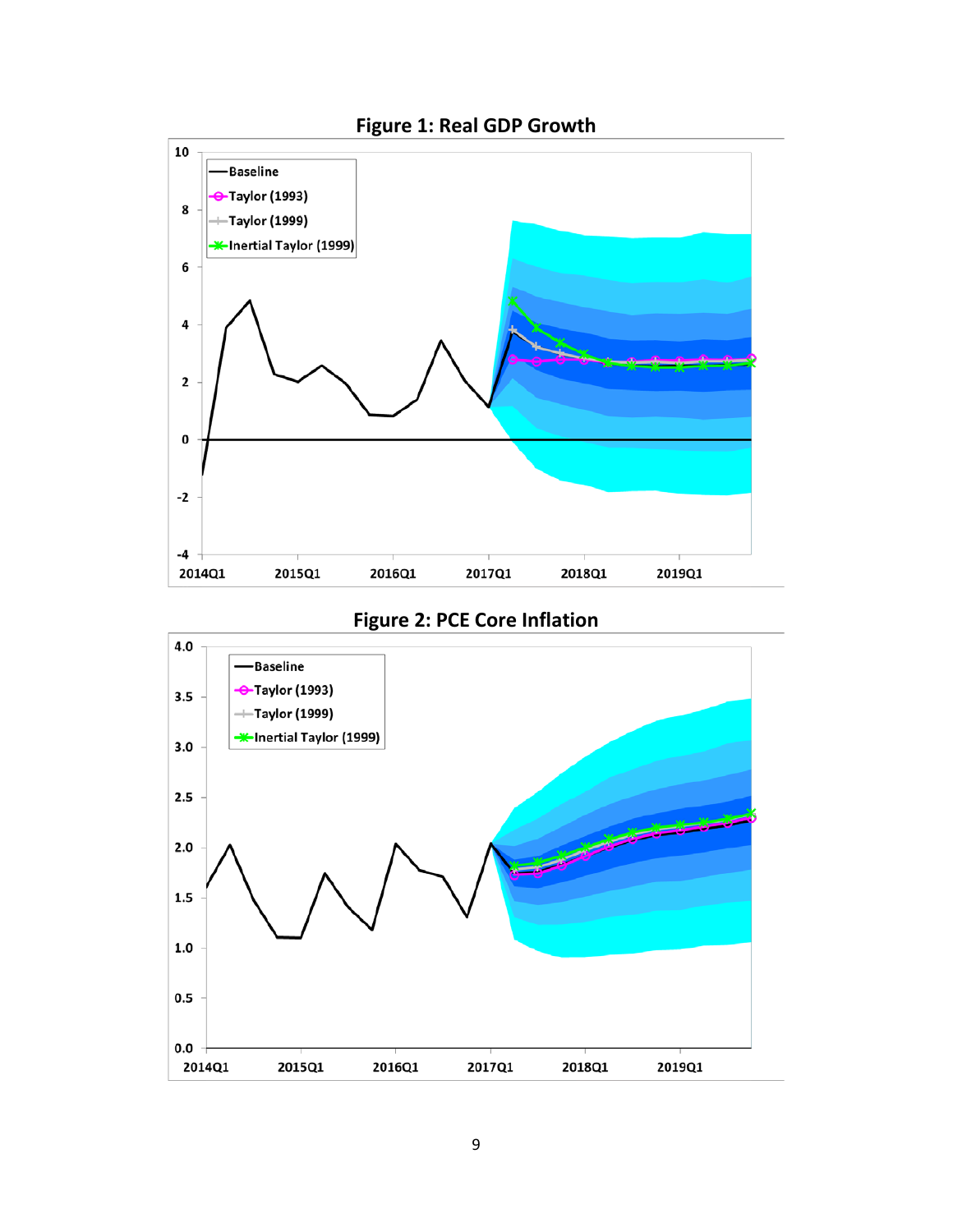



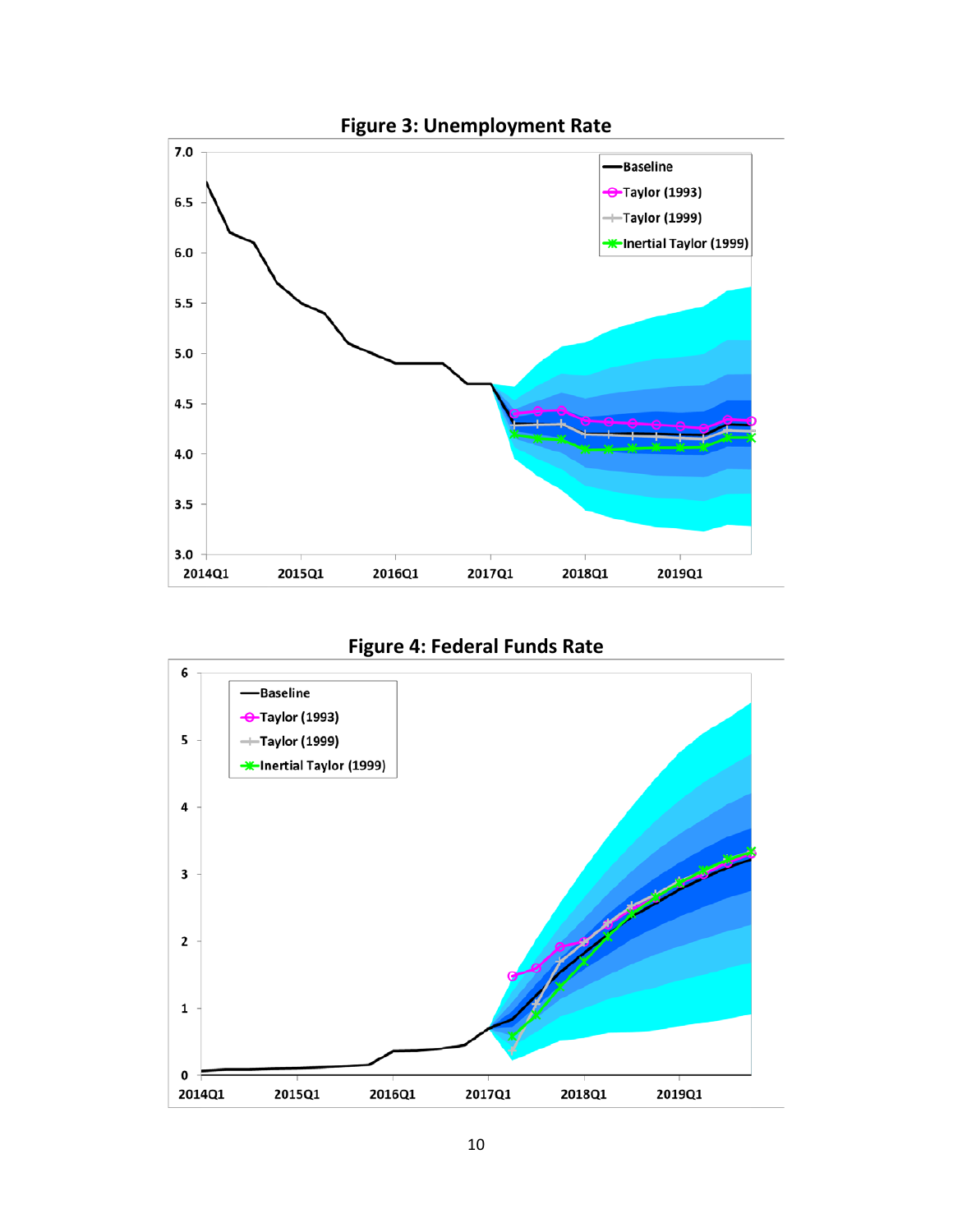### **Figure 5: Baseline Forecast Comparisons**



# Figure 5a: Real GDP Growth



# Figure 5b: PCE Inflation Growth